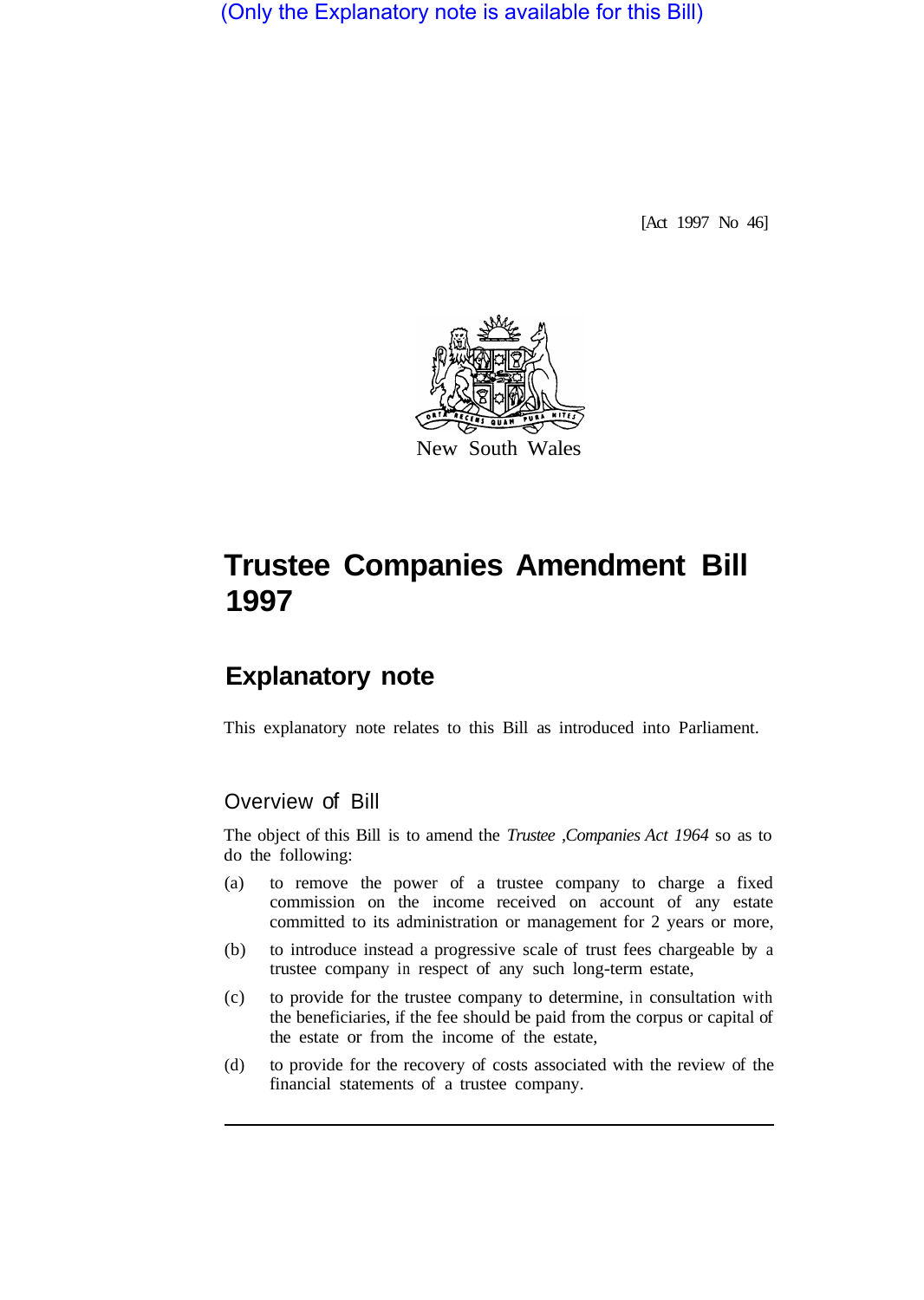Trustee Companies Amendment Bill 1997 [Act 1997 No 46]

Explanatory note

## Outline of provisions

**Clause 1** sets out the name (also called the short title) of the proposed Act.

**Clause 2** provides for the commencement of the proposed Act on a day or days to be appointed by proclamation.

**Clause 3** is a formal provision giving effect to the amendments to the *Trustee Companies Act 1964* set out in Schedule 1.

#### **Schedule 1 Amendments**

#### **Commissions and trust fees in respect of estates and trusts**

Currently, a trustee company may charge a commission of no more than \$5.25 for each \$100 of the income of an estate or trust administered or managed by the company. (In addition, other trust fees may be charged by a trustee company in respect of an estate or trust administered or managed for more than 2 years.) The proposed Act removes the power to charge such a commission in respect of estates committed to the administration or management of a trustee company for more than 2 years. (Schedule 1 [1])

#### **Trust fees in respect of long term estates and trusts**

Currently, a trustee company may charge a fee of no more than \$590 for the management of an estate or trust committed to its administration or management for more than 2 years. The proposed Act replaces this fee with a fee based on the amount of the corpus or capital value of the estate. That fee is calculated, and payable, every 3 months. The trustee company is to consult with the beneficiaries (if it is practicable to do so) as to whether the fee is to be paid from the income of the estate or from the corpus or capital of the estate. (Schedule 1 [2]–[5])

The new fee arrangements will not apply immediately to long term estates currently administered or managed by trustee companies. The Governor is empowered to make regulations to phase in the new fee structure in respect of such trustee companies. (Schedule 1 [6])